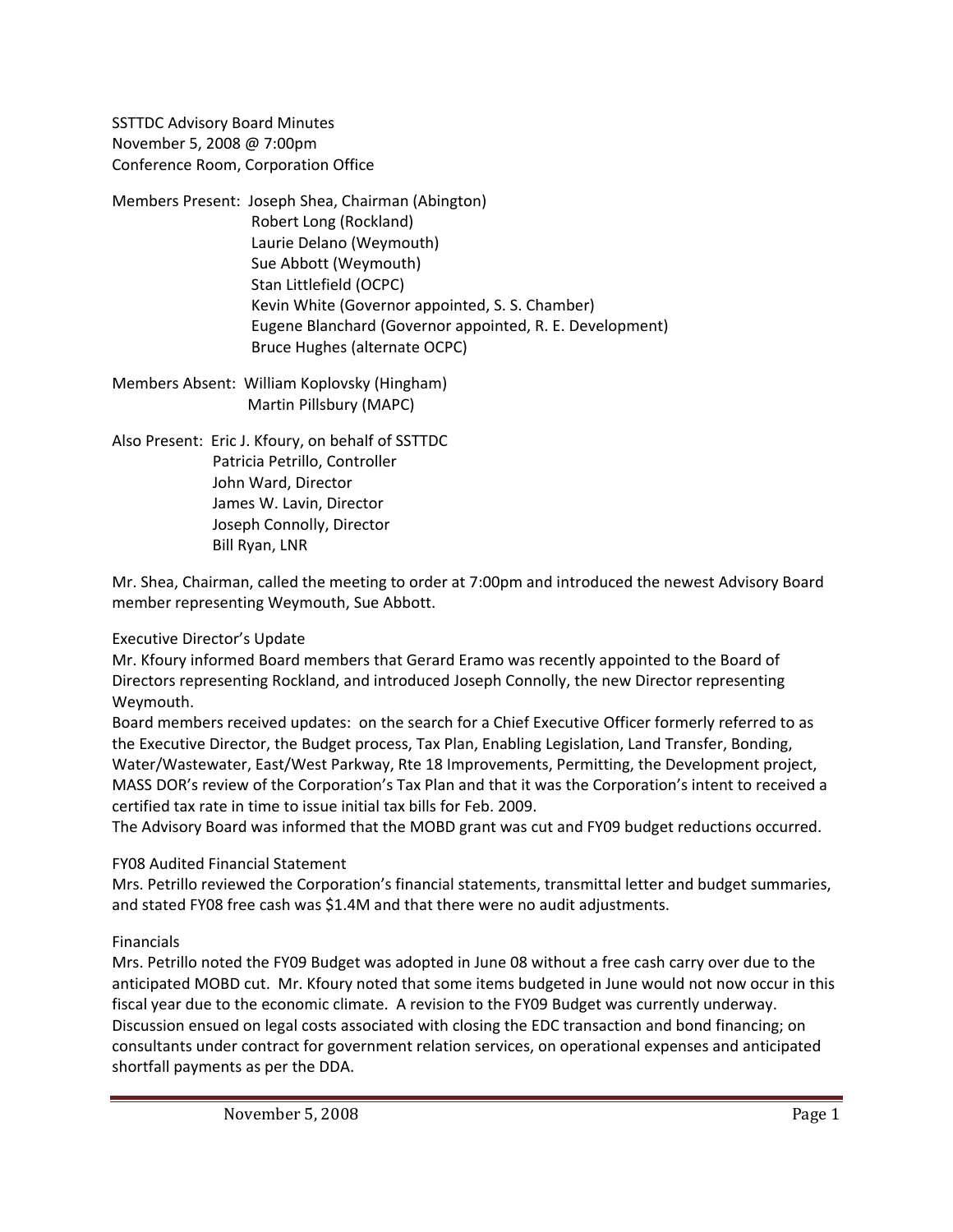Advisory Board members requested a 5‐year plan of sources and uses on the major components of the SouthField project. Mr. Kfoury noted that the Corporation's Budget was just operational, not developmental. After further discussion Board members requested a copy of an SSTTDC consultant's, Jeff Donohoe Associates, financial projections and absorption schedules, prepared for Bond Financing, and also inquired if Mr. Donohoe could make a presentation at their next meeting.

## Tax Plan

Mr. Kfoury noted the Corporation was collaborating with MASS DOR to get a tax rate that allows excess revenue payments to the three towns, as obligated in the Enabling Legislation. Advisory Board members agreed the Corporation needed to update the Towns on revenue expectations.

## LNR payments to Host Communities

Mr. Ryan noted that LNR did not restrict the Towns' use of payments, made to the Host Communities as part of the 2006 land transfer, to any specific earmark.

## Transfer NAS property

Board members were informed of the numerous documents necessary to complete the land transfer from Navy to SSTTDC to LNR, including Navy Purchase and Sales Agreement, LNR Pass-Through Agreement, DEP/EPA documents on remediation, and agreements with the firms conducting the cleanup. The Corporation also needed to find bond financing to help pay for the land transfer. It was noted that a big part of the purchase price (\$43M) was the agreed‐to‐estimated cost to complete the remedial program (\$33M). Funding needed to be locked in place at the time of closing to assure that timely cleanup occurred in concert with development.

## Bonding

Mr. Kfoury reviewed the special assessment bonding process for approximately \$40M, based on a 2‐1 Value to Loan with contributing revenue sources of up to 25% ad valorem taxes, and water and sewer user fees. Bank of America Securities had been advising the Corporation on market conditions since the end of summer. The Corporation's public financing would help to close with the Navy and move the project into the next phase of infrastructure work. The Corporation was also looking at other financing alternatives including federal stimulus funds.

#### MUNIS

Mrs. Petrillo updated Board members on the MUNIS system, noting that all FY08 activity was entered, balanced, and ready to close out and submit to DOR. The MUNIS system was set up under the guidance of the Town of Weymouth Financial Division and mirrored Weymouth's Chart of Accounts and Budget Structure.

# Water/Wastewater

The Corporation continues to look at engineering alternatives for the Wastewater Reclamation Facility to bring the cost down. The construction of a slurry wall, scheduled in the fall, was postponed to allow more time to find a fund source to award the contract.

# E/W Parkway

An RFP (in draft form) was provided to the three design/build team bidders. A series of technical questions and responses occurred. The Parkway Selection Committee will conduct a technical review of the proposals when submitted. The price bids would be opened after the technical evaluation was completed.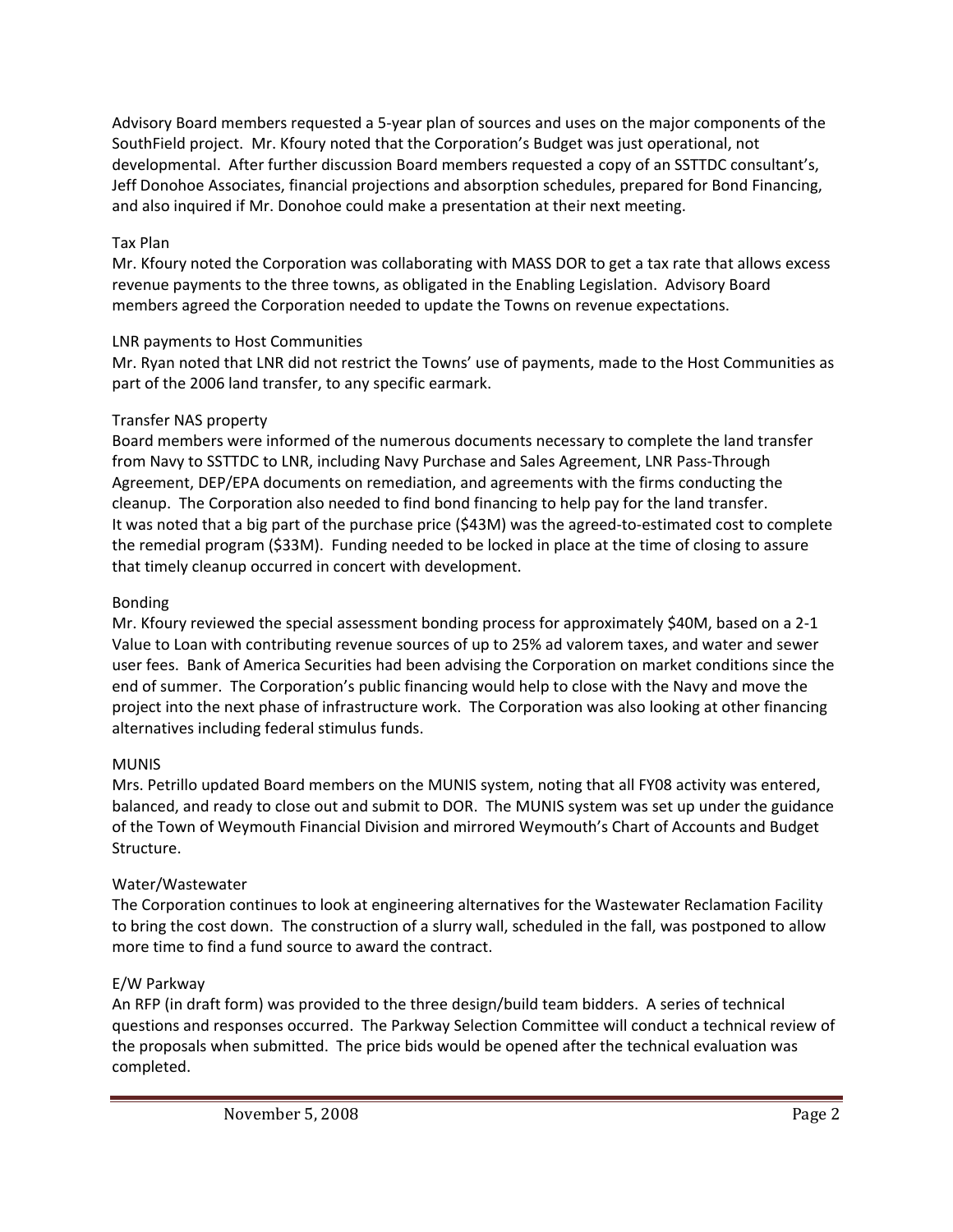Mr. Kfoury indicated construction is expected to begin in summer, that the Traffic Management Plan was in place, and noted negotiations on the MBTA land swap were near agreement.

## Permitting

Mr. Kfoury stated the Corporation received the wetland permits necessary for full development and that a licensed inspector was on site at all times during the removal of portions of the runways. Board members were informed that no contaminants were found and that negotiations continued with Natural Heritage on the Conservation Management Permit.

Mr. Ryan indicated the LNR Property Corp. determined that the Boston market was one of the four healthiest markets in the country. There were short term issues to be resolved but, overall, supply and demand constraints on the South Shore remained good. The LNR team believed the long term master plan was still fundamentally sound, no need to redo. Mr. Ryan also noted that LNR was working on an MOA with a movie studio and would announce the deal when fully executed.

## Minutes

**VOTED: Motion of Kevin White, seconded by Eugene Blanchard to accept the minutes of June 11, 2008.**

#### **Unanimous vote**

## Enabling Legislation

Board members discussed the 2008 Enabling Legislation requiring the Advisory Board to annually elect a chairperson, vice chairperson and secretary from among its members. The Chairman stepped down to make a nomination for vice chairman.

**VOTED: Motion of Joseph Shea, seconded by Kevin White to elect Eugene Blanchard as Vice Chairman 7‐0‐1 Mr. Blanchard abstained**

**VOTED: Motion Eugene Blanchard, second by Laurie Delano to elect Joseph Shea as Chairman Unanimous vote**

## **VOTED: Motion of Laurie Delano, seconded by Kevin White to elect Bruce Hughes as Secretary Unanimous vote**

# Board of Directors Compensation

Mr. Shea disclosed a conflict of interest and abstained from the discussion. Mr. Kfoury noted the 2008 amendments in the Enabling Legislation included a clause about equitable and fair compensation for the Board of Directors with the final decision to be made by the SSTTDC Advisory Board.

The State Legislators considered a reasonable compensation for the Directors at 80% of the total combined average of the annual salaries of the Weymouth Town Councilors, in recognition of their extensive duties governing and managing the project. Various duties currently being performed by the Board include: acting as Selectmen, Assessors, Planning, Zoning and Health Boards, and Water, Sewer and Building Departments; reviewing: budgets, revenue projections, taxation plans, bonding data, agreements, contracts, environmental issues, peer reviews, and legal recommendations; and meeting: with Navy, Town Officials, Federal and State Legislative delegations, state agencies and the master developer.

The Advisory Board acknowledged the extensive amount of time the Directors spent on due diligence in order to effectively manage the development project.

Discussion ensued on salary adjustments in the budget, determining if the Directors would qualify for health and pension benefits, the need to keep competent people on the Board of Directors for the life of the Corporation, an annual compensation of \$5,000 excluding all benefits, and reevaluating the